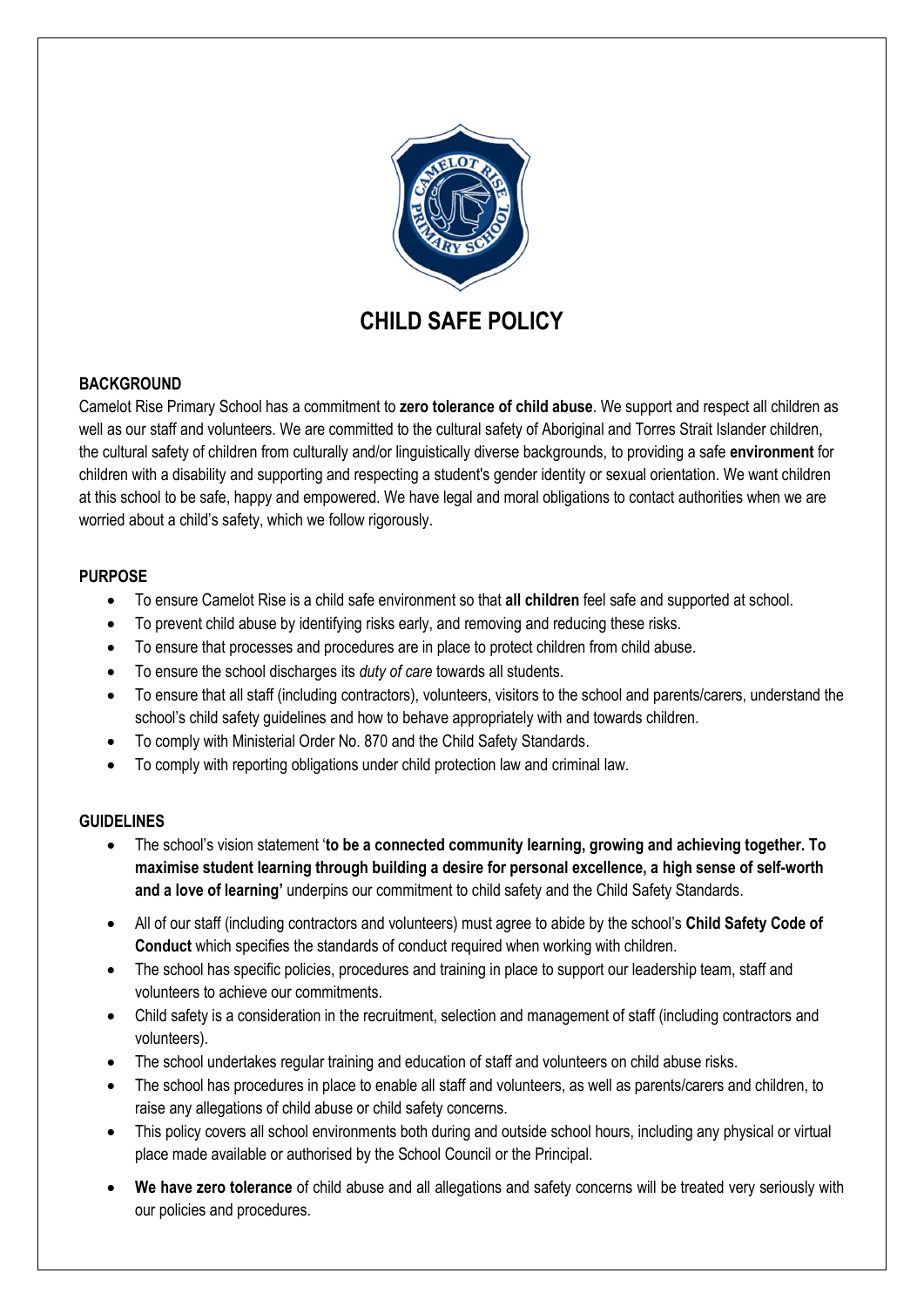We are committed to the cultural safety of Aboriginal children, to the safety of children from culturally diverse backgrounds and to providing a safe environment for children with a disability.

# **Definitions:**

# **School staff means:**

An individual working in a school environment who is:

- Employed under Part 2.4 of the Education and Training Reform Act 2006 (ERT Act) in the government teaching service or
- Employed under a contract of service by the school council under Part 2.3 of the ETR Act or
- A volunteer or a contracted service provider (whether or not a body corporate or any other person is an intermediary).

## **School environment includes:**

- (a) All on site locations both indoors and outdoors.
- (b) All other locations provided by the school for a child's use (including, without limitation, locations used for school camps, sporting events, excursions, competitions and other events as well as bus travel).
- (c) Online school environments (including email and intranet systems).

**Child means** a child enrolled as a student at the school.

**Child connected work** means work authorised by the governing school authority (the Principal) and performed by an adult in a school environment while children are present or reasonably expected to be present.

## **Child abuse** includes:

- (a) Any act committed against a child involving
	- (i) A sexual offense or
	- (ii) An offense under section 49B of the Crimes Act 1958 (grooming).
- (b) The infliction on a child of  $-$ 
	- (i) Physical violence; or
	- (ii) Serious emotional or psychological harm
	- (iii) Serious neglect of a child.

**Child Safety Officer** is a person at this school who has knowledge of child safety issues, and could be a point of call for others who have questions or concerns or want to report an allegation of child abuse.

# **IMPI EMENTATION**

#### **Our Children:**

This policy is intended to empower children who are vital and active participants at this school. We will involve children when making decisions, especially about matters that directly affect them. We will listen to their views and respect what they have to say.

We promote diversity and tolerance at this school, and people from all walks of life and cultural backgrounds are welcome. In particular we:

- Promote the cultural safety, participation and empowerment of Aboriginal children.
- Promote the cultural safety, participation and empowerment of children from culturally and/or linguistically diverse backgrounds.
- Ensure that children with a disability are safe and can participate equally.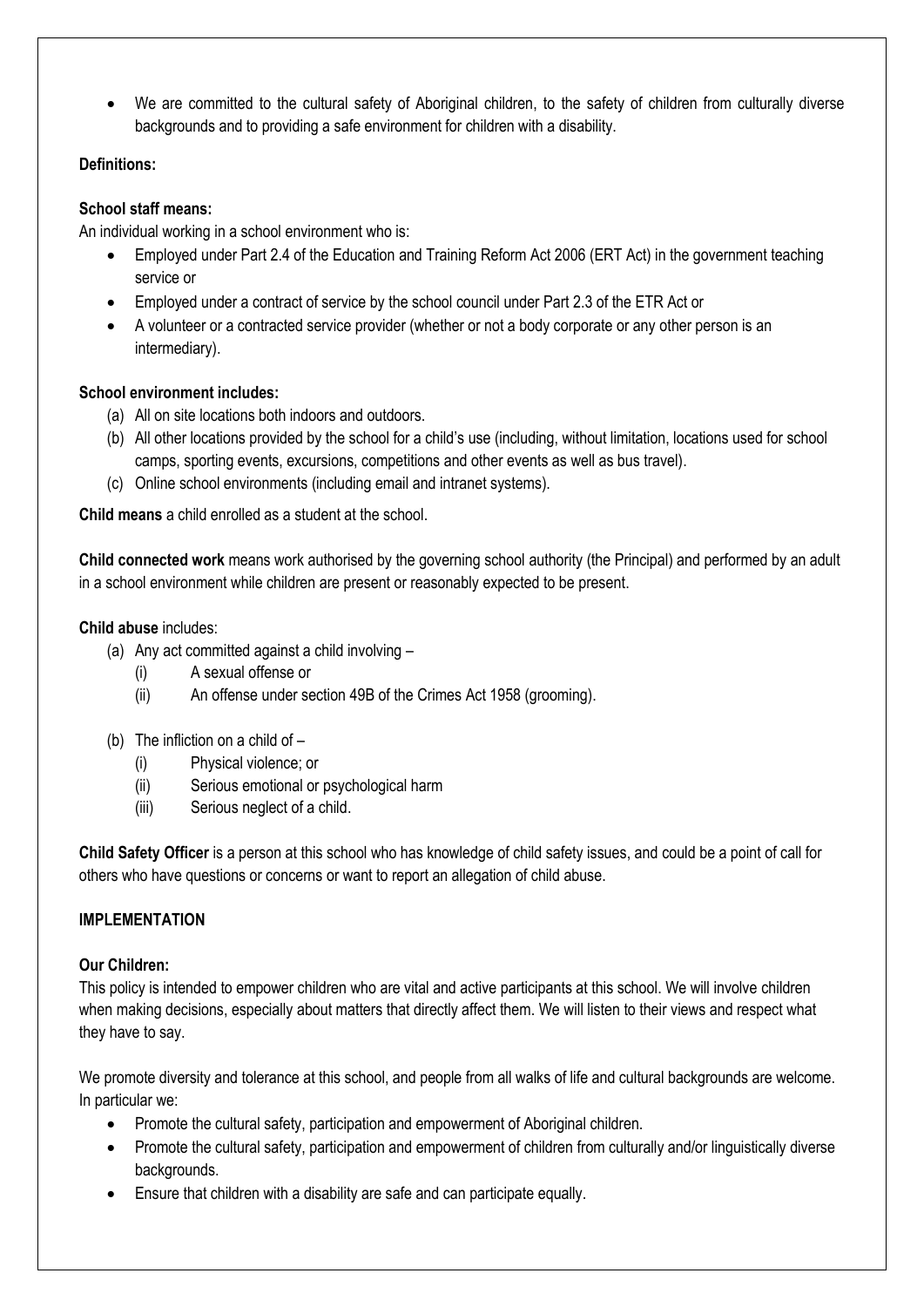#### **Recruitment:**

We take reasonable steps to employ skilled people to work with children. We develop selection criteria and advertisements which clearly demonstrate our commitment to child safety and an awareness of our social and legislative responsibilities. When recruiting staff and volunteers we are aware that we have ethical as well as legislative obligations.

We actively encourage applications from Aboriginal peoples, people from culturally and/or linguistically diverse backgrounds and people with a disability.

## **Legal obligations:**

- All people engaged in child-connected work, including volunteers, are required to hold a current **Working with Children Check** and to provide evidence of this check.
- When employing staff we carry out **reference checks** and **police record checks**
- All teachers employed at this school must be registered with the Victorian Institute of Teaching.

## **Staff and Volunteers:**

This policy, as well as our **Child Safety Code of Conduct,** guides the school's staff and volunteers on how to behave with children in our organisation. All staff and volunteers must agree to the Child Safety Code of Conduct which specifies the standards of conduct required when working with children.

## **Training and Supervision:**

Training and education is important to ensure that everyone in our school understands that children are everyone's responsibility. We train our staff and volunteers to identify, assess, and minimise risks of child abuse and to detect potential signs of child abuse.

We support our staff and volunteers through ongoing supervision to:

- Develop their skills to protect children from abuse.
- Identify signs of potential child abuse
- Promote the cultural safety of Aboriginal children, the cultural safety of children from linguistically and/or diverse backgrounds and the safety of children with a disability.

New employees and volunteers will be supervised regularly. This is to ensure they understand the school's commitment to child safety and that everyone has a role to play in protecting children from abuse. It is also for the purpose of checking that their behaviour towards children is safe and appropriate with reference to the school's **Child Safety Code of Conduct**.

The school has protocols and procedures in place to enable all staff and volunteers as well as parents/carers and children, to raise any allegations of child abuse or child safety concerns.

Any inappropriate behaviour will be reported through liaising with the Principal/ Leadership team depending on the severity and urgency of the matter as well as appropriate channels which may include:

- The Department of Health and Human Services (DHHS) Child Protection.
- Victoria Police.

# **Fair Procedures for Personnel:**

The safety and wellbeing of children is our primary concern. We are also fair and just to personnel. The decisions we make when recruiting, assessing incidents, and undertaking disciplinary action will always be thorough, transparent, and evidence based,

We record all allegations of abuse and safety concerns using the forms:

- 1. Child Safety Incident Report form and/or
- 2. DHHS Child Protection/Police/Child FIRST Report
- 3. All records are securely stored.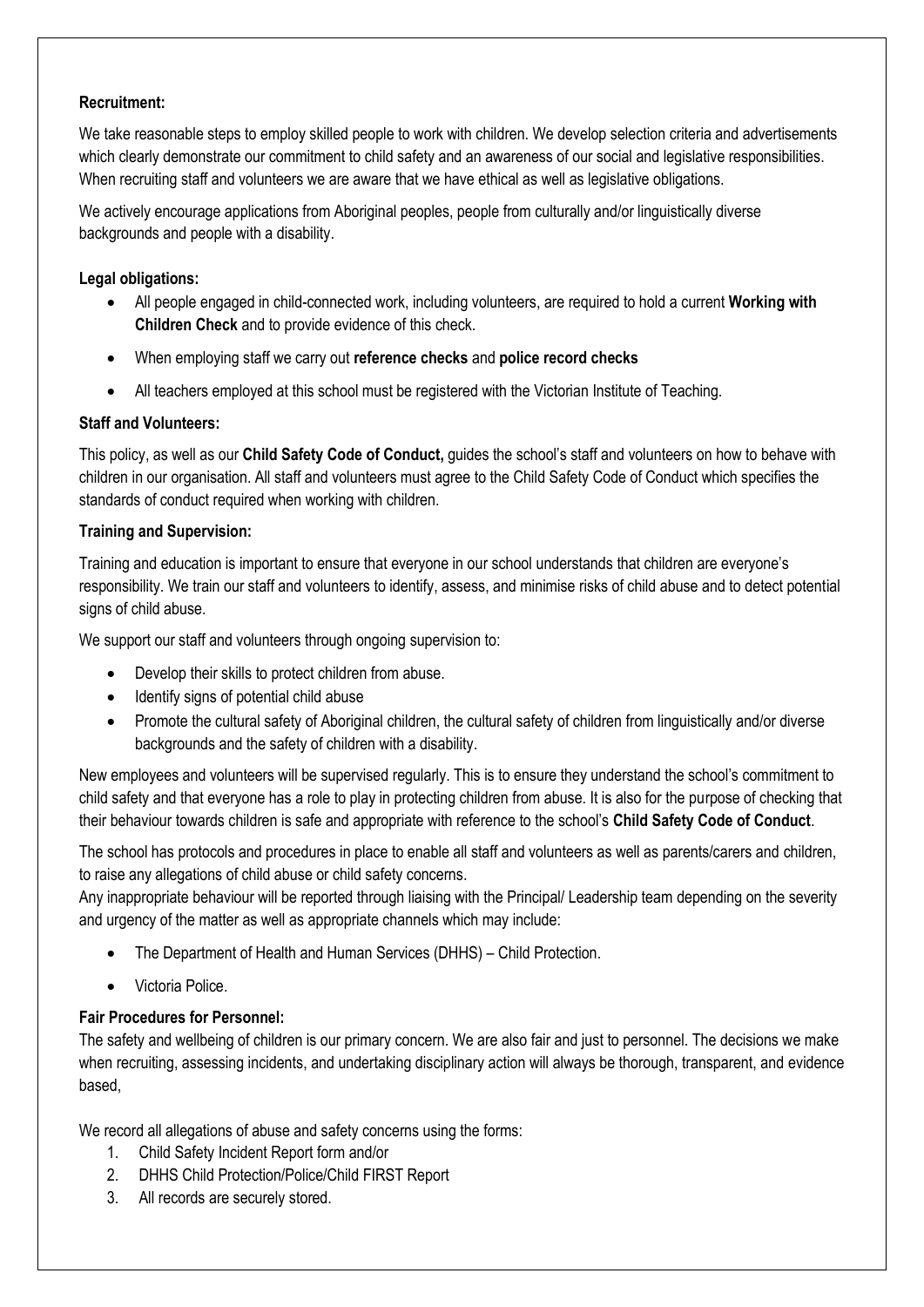If an allegation of abuse or a safety concern is raised, we provide updates to children and families on progress and any actions we as an organisation take.

All personal information considered or recorded will respect the privacy of the individuals involved, whether they be staff, volunteers, parents or children, unless there is a risk to someone's safety. The school has safeguards and practices in place to ensure any personal information is protected. Everyone is entitled to know how this information is recorded, what will be done with it, and who will have access to it.

**Legislative responsibilities: -** This school takes its legal responsibilities seriously including:

- **Failure to disclose:** Reporting child sexual abuse is a community wide responsibility. All adults in Victoria who have a reasonable belief that an adult has committed a sexual offence against a child under 16 have an obligation to report that information to police.
- **Failure to protect:** A person in a position of authority in an organisation will commit this offence if they know of the risk of abuse and have the power or responsibility to reduce or remove the risk, but negligently fail to do so.

## **Risk Management:**

In Victoria, organisations are required to protect children when a risk is identified. In addition to general occupational health and safety risks, this school proactively manages risks of abuse to children by reducing and removing these risks and follows the Child Safety Standards.

The school has risk management strategies to identify, assess and take steps to minimise child abuse risks which include risks posed by physical environments (for example doors that can lock) and online environments (for example no staff member or volunteer is to have contact with a child in organisations on social media).

The school's risk management includes:

- The **Child Safety Code of Conduct** outlines acceptable and unacceptable behaviour with respect to child safety and child abuse. The Child Safety Code of Conduct is publically available.
- **Child Safety Officer.**
- Screening as part of the staff recruitment process.
- Sign in processes at the school office.
- Working with Children checks, Police Record checks, reference checks.
- On and off site supervision of children during recess and lunch breaks as well as 15 minutes before and after school.
- Staff carry mobile phones on excursions, camps and offsite events.
- ICT User Agreement for students and Social Media Policy.
- Teacher supervision of student internet usage and authorisation of the upload of material.
- Protocols to ensure children do not move around the school individually during class time.
- Out of bounds areas in the school to ensure that children are not placed at risk.
- Staff and volunteer training.

# **Allegations, Concerns and Complaints:**

Our school culture aims for all staff and volunteers as well as parents/carers and children to feel confident and comfortable in discussing any allegations of child abuse or child safety concerns.

We are aware that some people from culturally and/or linguistically diverse backgrounds may face barriers reporting allegations of abuse or that for some communication in English may be a barrier.

We will endeavour to be sensitive to these issues and meet people's needs where possible.

If an allegation of abuse involves an Aboriginal child, we will endeavour to ensure a culturally appropriate response.

#### **Child Abuse – 4 Critical Actions**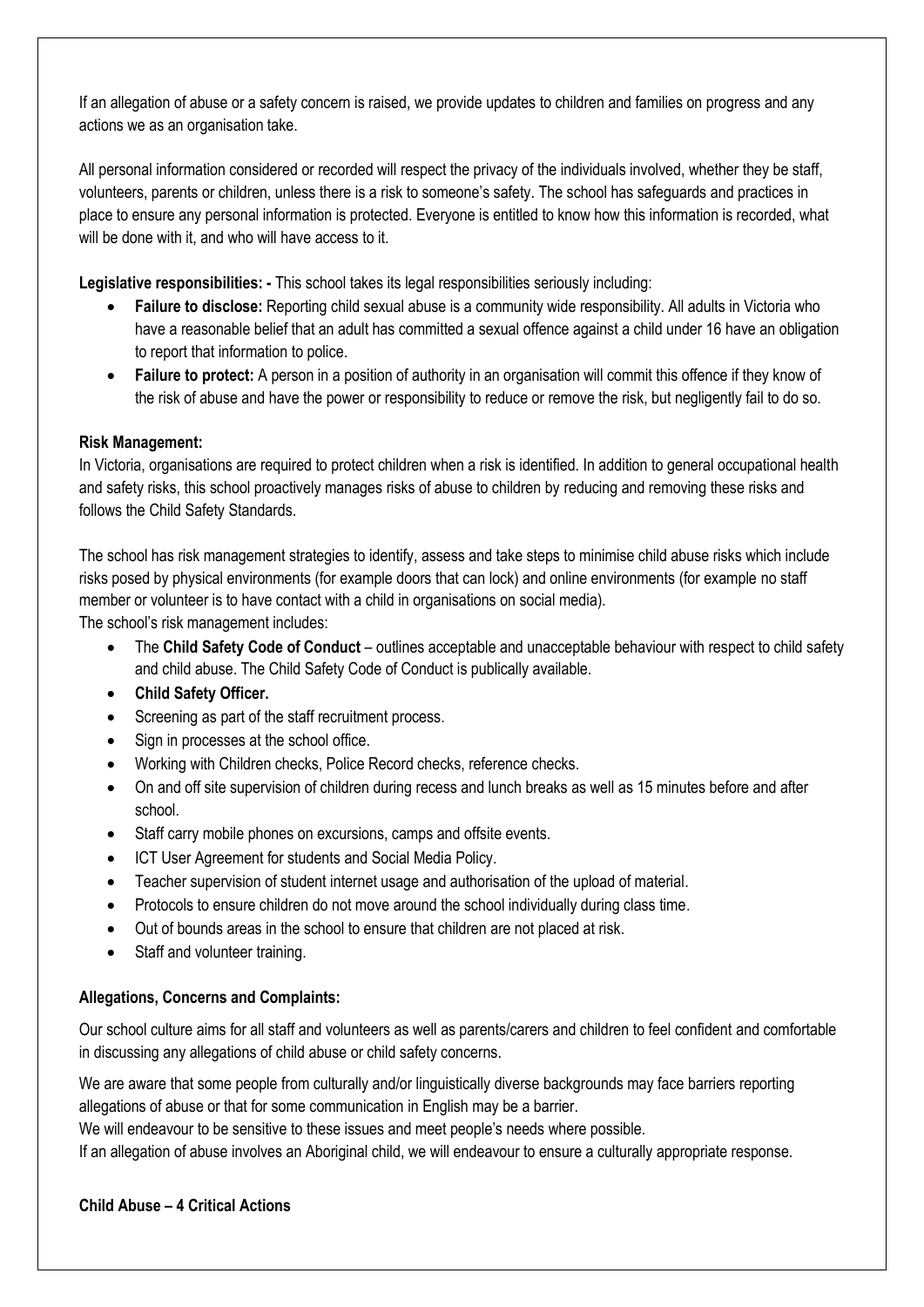**This school takes all allegations seriously** and has practices in place to respond quickly and thoroughly. Our staff have been trained to deal appropriately with allegations, as well as how to support or assist children who disclose child abuse or are otherwise linked to suspected child abuse. In such situations the school will follow actions outlined in the school's action plan as defined by the DET (*[www.education.vic.gov.au/about/programs/health/protect/Pages/sch](http://www.education.vic.gov.au/about/programs/health/protect/Pages/schcritical.aspx)critical.aspx)*.

**First and foremost, we will ensure that children are safe from harm** after which we will follow the procedures outlined in this document. This process includes making appropriate reports, following up and ensuring that children and any others involved receive appropriate support.

We work to ensure all children, families, staff and volunteers know what to do and who to tell if they observe abuse or are a victim, and if they notice inappropriate behaviour. Such issues can be reported to:

- The Principal
- The Child Safety Officer (Assistant Principal)
- Teachers at the school

This can be done verbally. Additionally the school's **Child Safety Incident Report** should be completed and/or **DHHS Child Protection/Police/Child FIRST Report**. All information is considered confidential and written reports will be held securely.

**We all have a responsibility** to report an allegation of abuse if we have a reasonable belief that an incident took place (see information about **failure to disclose**).

**If an adult has a reasonable belief that an incident has occurred then they must report the incident.** Factors contributing to reasonable belief may be:

- A child states they or someone they know has been abused (noting that sometimes the child may in fact be referring to themselves).
- Behaviour consistent with that of an abuse victim, is observed.
- Someone else has raised a suspicion of abuse but is unwilling to report it.
- Observing suspicious behaviour.

#### **EVALUATION**

This policy will be reviewed as part of the school's three-year review cycle.

#### **Regular Review:**

This policy will be reviewed every three years and following significant incidents if they occur.

#### **RELEVANT DOCUMENTS AND LINKS**

*<http://www.education.vic.gov.au/school/principals/spag/health/Pages/genderidentity.aspx>*

*Other policies which underpin this policy:*

- Anti-Discrimination policy
- Accidents and Incidents reporting policy
- Bullying and Harassment policy
- Cyber bullying policy
- Critical incident and recovery policy
- Behaviour Management Policy
- Duty of Care Policy
- First Aid policy
- Incursions / Excursion Policy
- Care Arrangements for ill students policy
- Incursion and Excursion Policy when learning with an external provider